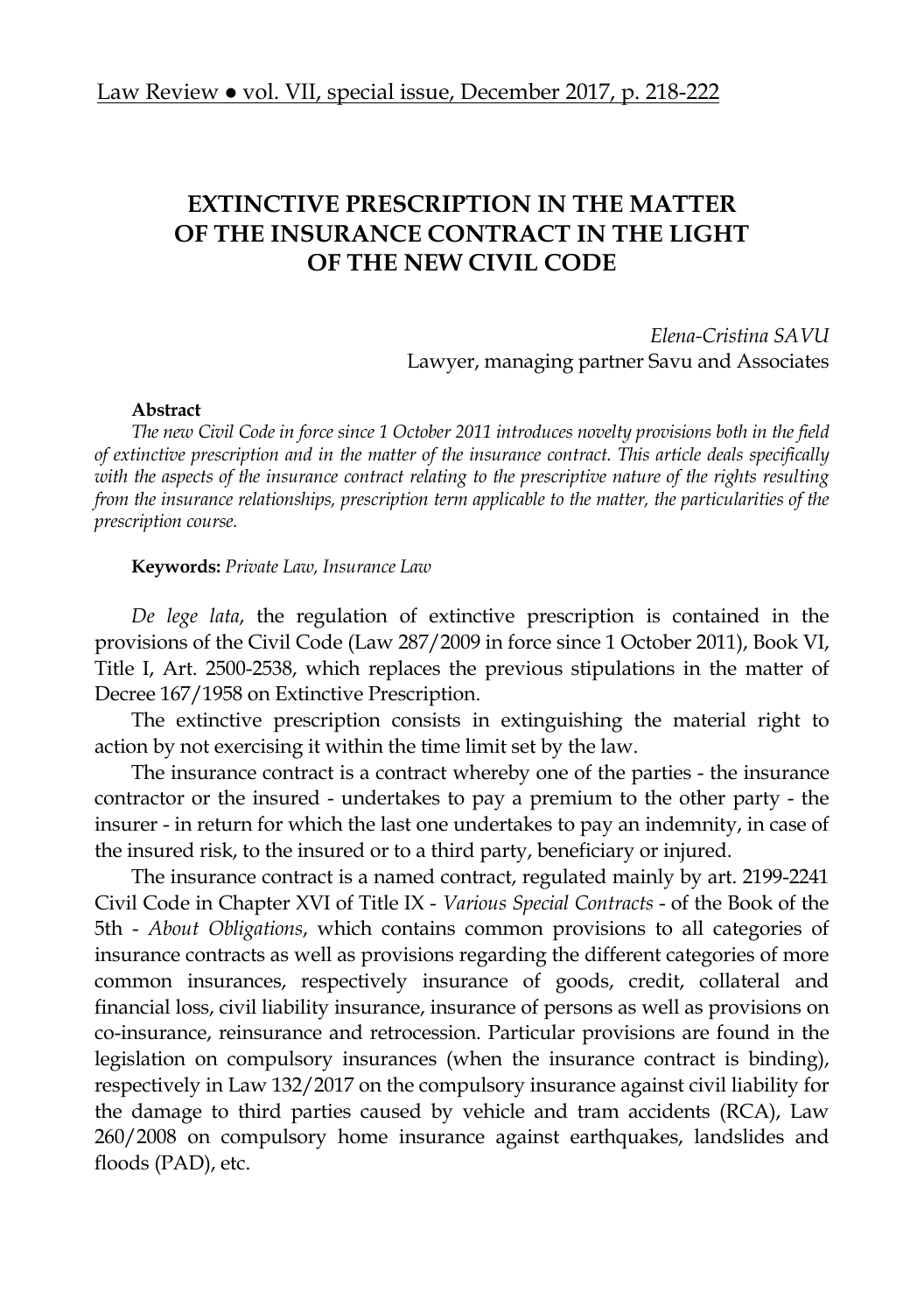In the matter of insurance contract, by *right to action* is understood, from the perspective of the insurer, the right to pursue the collection of insurance premiums as well as the right to regress if it subrogates to the rights of its insured person and, from the perspective of the insured or the beneficiary or the third injured party, the right to action is the right to pursue the receipt of the indemnity or compensation.

All these debt rights arising from insurance, having a patrimonial object, are subject to extinctive prescription, with the only exception provided for by law in Art. 2237 Civil Code concerning the policyholders' right to technical provisions in the case of life insurance for future payables that are imprescriptible1. The right to technical reserves arises in the situation when the insured denounces the insurance contract and requests the restitution of the established reserve. This legal provision is also contained in the previous regulation<sup>2</sup> and represents a true exception to the principle of the prescription of debt rights.

However, those actions that seek to establish the absolute nullity of the insurance contract as well as those actions in the determination of the existence or non-existence of a right born out of the insurance relationships remain imprescriptible under the conditions of Art. 2502 Cod Civil3. In the field of insurance, the absolute nullity of the contract can be invoked in those cases where, at the conclusion of the legal act, the elements related to the nature and essence of the insurance are not observed: the risk ensured that it is impossible to achieve / produced / undetermined, the hazard element (*alea*) is not configured, lack of interest in the insured asset, etc. Regarding the risk, we mention that when it appears later, during the execution of the contract, impossible to achieve, the sanction that may intervene will not be the nullity, but the termination of the contract.

On the other hand, the insurance contract being a contract with a professional (the insurer) may also be incident those grounds for nullity arising from the found abusive clauses in the sense of Law 193/2000 on unfair terms in contracts concluded between professionals and consumers.

At the same time, we have a specific case of express nullity in the matter of the insurance contract which is found in the case of the inaccurate or reluctant statement made in bad faith by the insured or the insurance contractor about the

 $\overline{\phantom{a}}$ 

4....

<sup>1</sup> Article 2237 Civil Code - Prescriptions

The policyholders' rights to the amounts resulting from the technical reserves for life assurance for future payment obligations are not subject to prescription.

<sup>2</sup> Article 40 of Law 136/1995 on Insurance and Reinsurance in Romania

<sup>3</sup> Art. 2502 Civil Code- Imprescriptibility of the right to action. Cases

 <sup>(1)</sup> The right to action is imprescriptible in the cases provided for by law, and whenever, by nature or object of the subjective right protected, its exercise cannot be limited in time.

<sup>(2)</sup> Except as provided in paragraph (1), the rights are imprescriptible in respect of:

<sup>1 ...</sup> 

<sup>2.</sup> action to establish the existence or non-existence of a right;

<sup>3.</sup> the act of finding the absolute nullity of a legal act;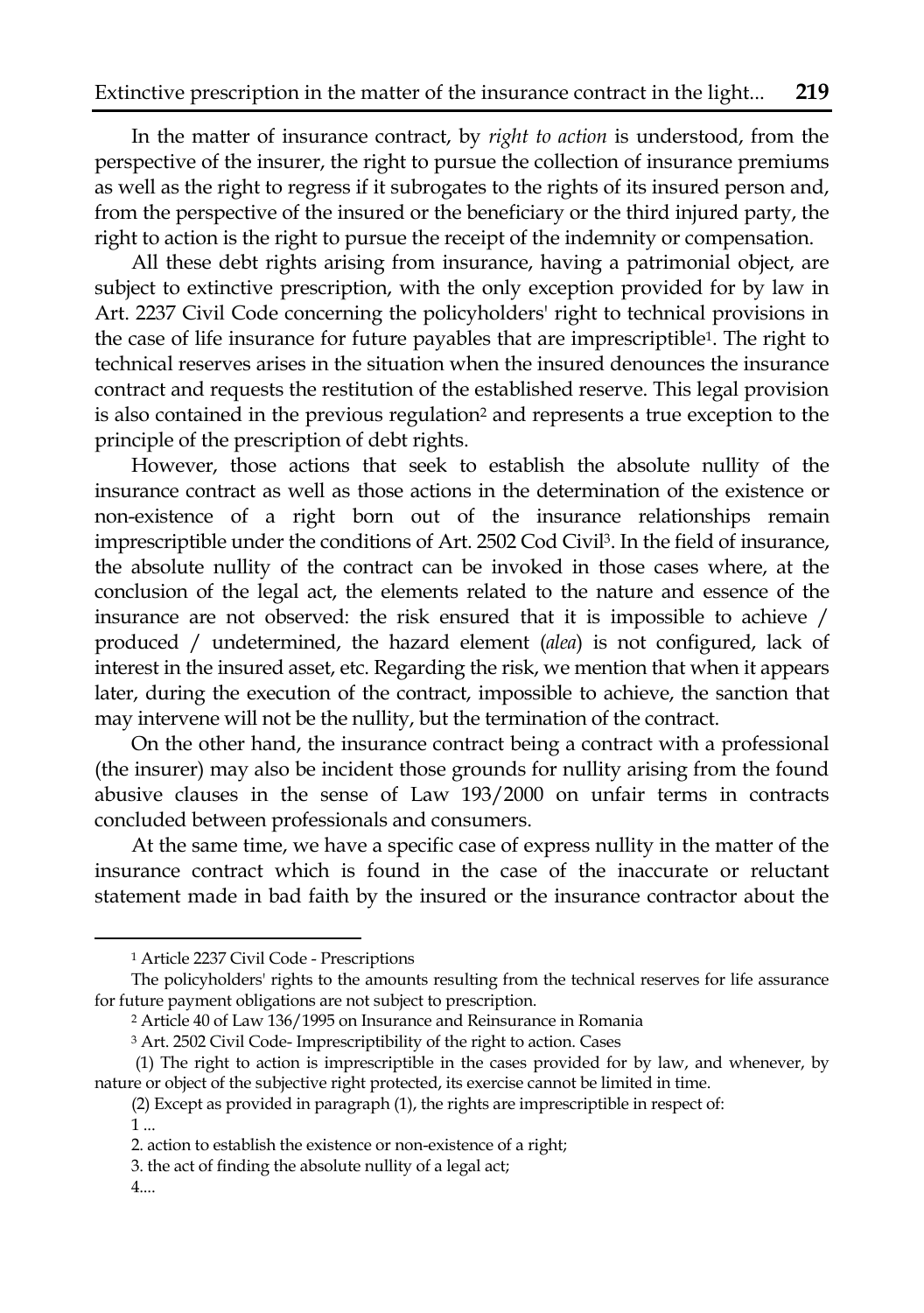circumstances which, if known by the insurer, would have determined not to give the consent or not to give it in the same conditions, regardless of their influence on the occurrence of the insured risk4. Thus, the finding of bad faith in these circumstances is not subject to any limitation period.

The material right to action on the debt rights of accessories that may arise from insurance relationships, namely contractual/statutory or legal interest, expires with the right to action on the principal right.

In the current regulation, the prescription does not operate *de iure*5, and the competent jurisdiction body cannot apply the prescription *ex officio6*. As the previous regulation (Decree 167/1958 on extinctive prescription) had a diametrically opposed approach - the court may invoke the exception of the limitation period of its own motion - at present, the party having an interest in invoking it has to take due care by invoking it under the procedural conditions prescribed by the Civil Code7.

In the field of insurance, we have a special 2-year limitation period, derogating from the 3-year general limitation period, applicable to the right of action based on an insurance or reinsurance report8, which was also stipulated in the old art. 3 al. 2 of Decree no. 167/1958. With regard to this special limitation period, we emphasize that this is an imperative term on which the parties to the insurance contract cannot derogate, in the sense that they cannot increase or decrease it or modify the way this period runs (the prescription course) in the sense that they cannot fix another moment of beginning of the term than that prescribed by the law nor modify the causes of suspension or interruption of prescription, any clause in this regard being affected by absolute express nullity<sup>9</sup>.

 $\overline{\phantom{a}}$ 

<sup>4</sup> See Art. 2204 Civil Code: Inaccurate statements or risk reluctance

<sup>5</sup> Art. 2506 Civil Code: The effects of prescription fulfilled

<sup>(1)</sup> The prescription does not operate fully.

<sup>6</sup> Art. 2512 Civil Code: Invoking the prescription by the interested party

 <sup>(1)</sup> The prescription may be opposed only by the person for whom it flows, either personally or through a representative, and without having to produce any contrary title or be in good faith.

<sup>2.</sup> The competent jurisdiction body may not impose the limitation period of its own motion.

<sup>3.</sup> The provisions of this Article shall apply even if the invocation of the limitation period would be in the interest of the State or its administrative-territorial units.

<sup>7</sup> Article 2513 Civil Code: The time at which the prescription can be invoked

The prescription may be opposed only in the first instance, by way of a pleading, or, failing that, at the latest at the earliest possible period of time to which the parties are legally cited.

<sup>8</sup> See Art. 2519 Civil Code. 2-year limitation period

<sup>9</sup> Art. 2515 Civil Code: Extinctive prescription rules

<sup>(1)</sup> Extinctive prescription is regulated by law.

<sup>(2)</sup> Any clause by which either a direct or indirect action would be declared imprecise, although it is prescriptive according to the law, or vice versa, an action declared by an imprecise law would be considered prescriptive.

<sup>(3)</sup> However, within the limits and under the conditions laid down by law, parties with full exercise capacity may, by express agreement, modify the length of limitation periods or alter the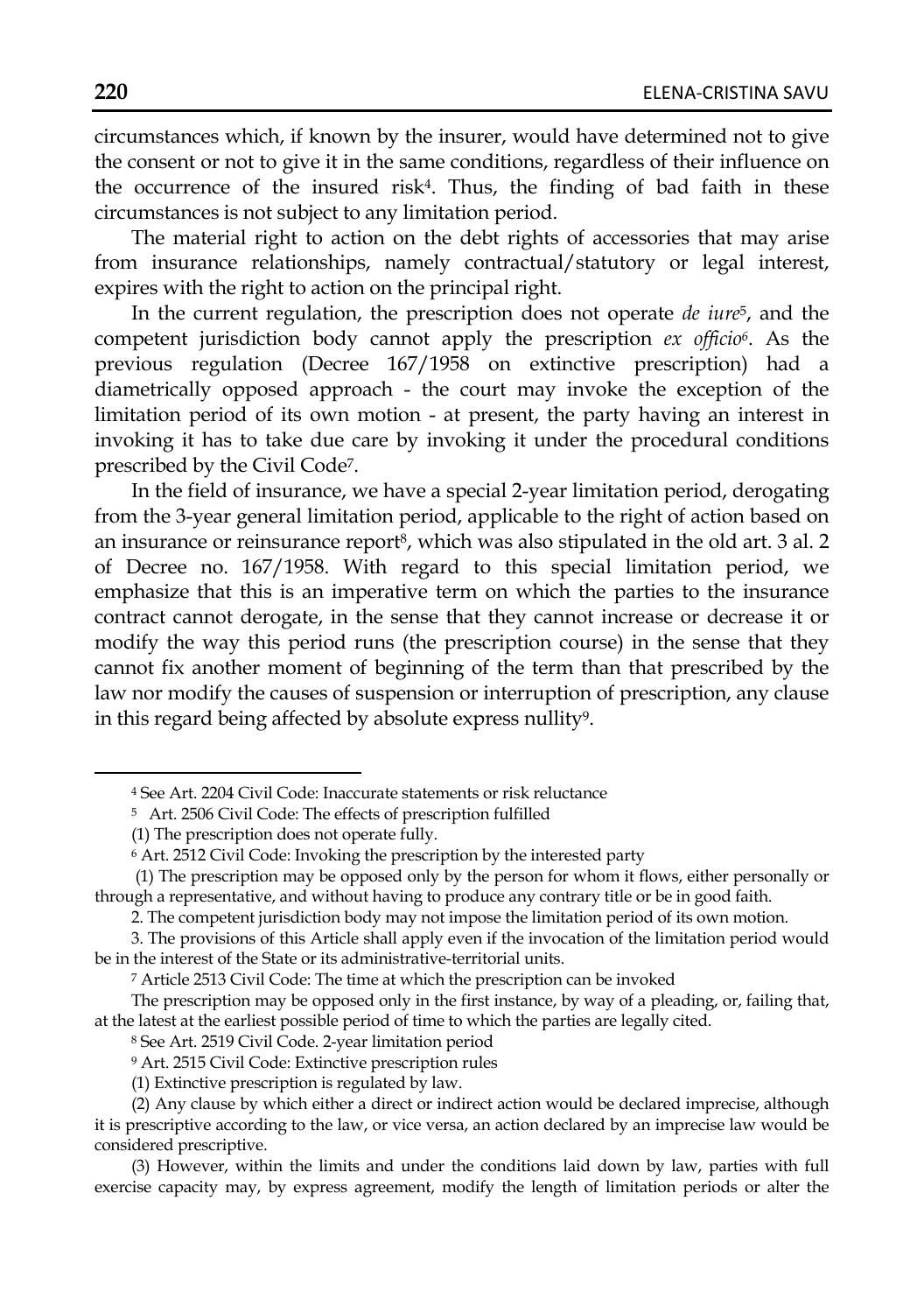We highlight that the special 2-year limitation term applies only to contractual legal relationships, respectively between the insured/contractor and the insurer, whether we are in the presence of a voluntary or compulsory insurance contract. We consider that this term also applies to the relationships created with the beneficiary of the insurance who, although not a party to the contract, acquires the right to indemnity directly from the contract concluded between the insured and the insurer, unlike the injured third party whose right to compensation derives from the unlawful action of the insured person. As regards the injured third party, being outside the contractual insurance relationships, the 3-year general limitation period applicable to the debt rights will be the case. The same solution is also required in the case of the insurer's regress against the person responsible for causing the damage or his RCA insurer or in the situation of the insured against the third party guilty of damages in addition to the indemnity received when the amount insured was less than the value of the damage. In the latter cases, we are in the presence of non-contractual juridical relations, based on civil liability for damages, which attract the incidence of the general limitation period, in the absence of any other special provisions.

Regarding prescription course, in the field of insurance, prescription begins to run from the expiry of the statutory terms or set by the parties for the payment of the insurance premium, or for the payment of the indemnity or, as the case may be, for the compensation owed by the insurer<sup>10</sup>.

The expiration of the terms - as the starting point of the prescription course although it is regulated as a particular case of the starting point of the prescription, is merely an application of the general rule in fulfilling the obligations *to give* and *to do* affected by a term when the limitation period starts to run from the date when the obligation became due or when the deadline was reached. However, fixing this moment is a novelty in the matter, until the entry into force of the New Civil Code, the beginning of the prescription course was generally considered to be the date of producing the insured risk<sup>11</sup>.

 $\overline{\phantom{a}}$ 

limitation period by setting the beginning of the limitation period or by modifying the legal grounds for suspension or its interruption, as the case may be.

<sup>(4)</sup> The limitation periods may be reduced or increased, by express agreement of the parties, but without their new duration being less than one year and not more than 10 years, with the exception of the prescription periods of 10 years or more long, which can be extended up to 20 years.

<sup>(5)</sup> The provisions of paragraph Paragraphs 3 and 4 shall not apply to rights of action which the parties may not have, nor to shares deriving from the adhesion, insurance and consumer protection legislation.

<sup>(6)</sup> Any convention or clause contrary to the provisions of this Article shall be punished by absolute nullity

<sup>10</sup> See Art. 2527 Civil Code

<sup>11</sup> M.Tăbăraş, M.Constantin, Insurance and Reinsurance Legislation in Romania, Remarks and Explanations, p.105